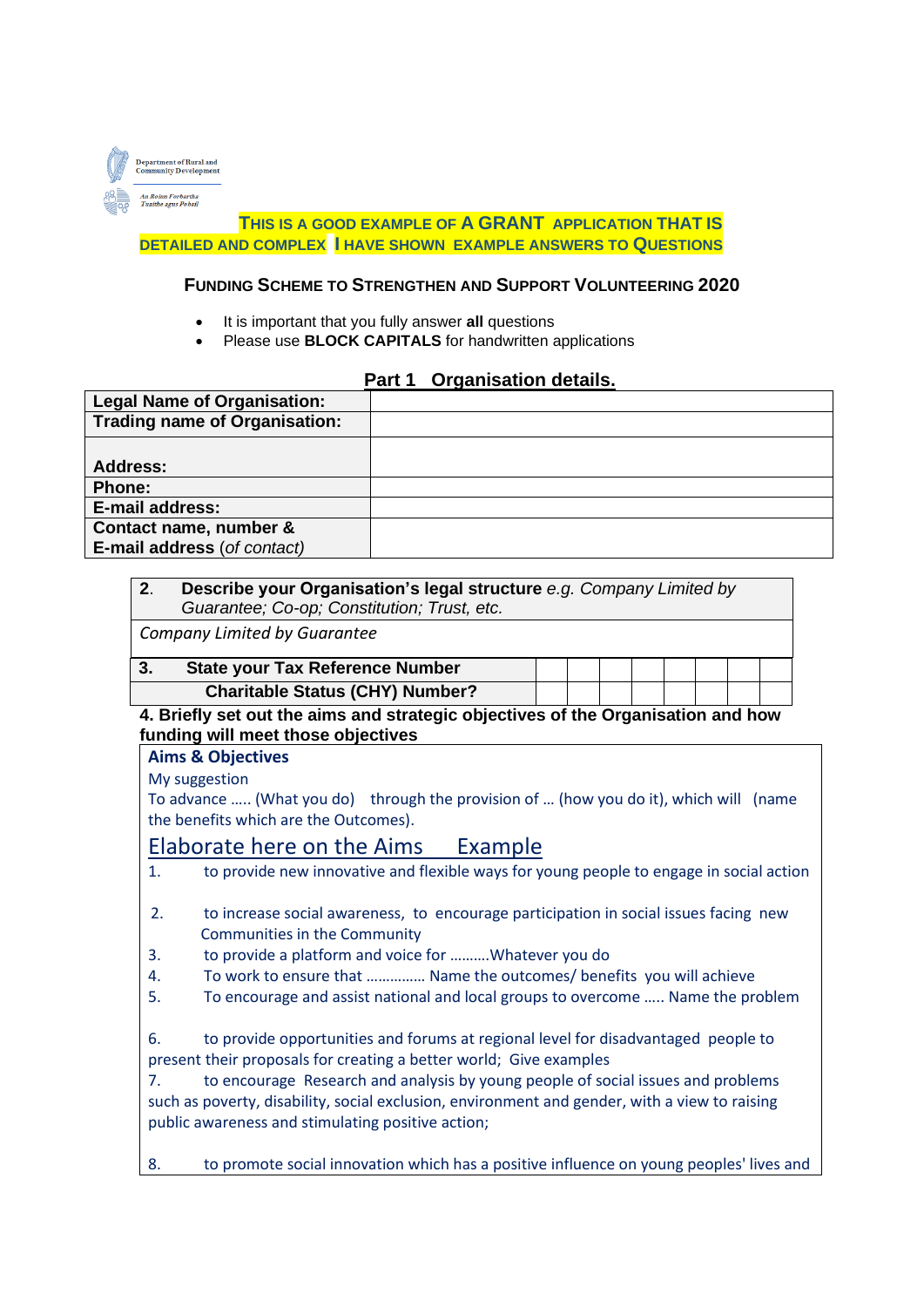contributes to their personal development;

9. to support educators and young people to respond to new emerging social needs by developing services, activities, education, communications, pilot projects and models of good practice; .

10 To work with partners within and beyond the Local community to promote social innovation and entrepreneurship;

# **Elaborate in more detail if you have examples of work Strategic Plan 2019-2021**

Name 3-4 overarching goals to achieve by 2021

- **To give ………………….**
- **To give real opportunities to your clients/customers ………………….**
- **To be an innovative body …………………….**
- •

**Our Budget 2020 is attached with this application.**

# **Part 2 – Details of Funding sought**

**2.1 State exactly the costs for which funding is being sought under the headings listed below; (i) Salaries:**

| <b>Name</b>                               | <b>Title of Post</b> | No. of<br>hours<br>worked<br>per<br>week | Salary 2019<br>(Amount<br>funded by<br>Statutory<br>funders | <b>Employers</b><br><b>PRSI</b><br>(Amount<br>funded by<br>statutory<br>funder |
|-------------------------------------------|----------------------|------------------------------------------|-------------------------------------------------------------|--------------------------------------------------------------------------------|
| See separate spreadsheet                  |                      |                                          | €                                                           | €                                                                              |
| Totals - Salaries & Employers PRSI (2020) |                      |                                          |                                                             |                                                                                |

# **Totals - Salaries & Employers PRSI (2020)**

*In the event that the above does not cover all employees, please copy layout and attach additional data with this application. In such cases ensure the full total of all Salaries appears in 'Summary' section which follows.* 

#### **(ii) Overheads & Administration:**

N.B. If the project is in receipt of funding from other sources, which includes funding towards overheads etc., then overhead costs should be attributed to the Department on a pro-rata basis.

| $5.1$ a p. $5.1$ and bable.<br>See separate spreadsheet<br>These are SAMPLE Overhead headings. Use what applies to<br>your organisation which may be less. | 2019<br>Expenditure - $\epsilon$ | 2020<br><b>Budget</b><br>Expendiiture- € |
|------------------------------------------------------------------------------------------------------------------------------------------------------------|----------------------------------|------------------------------------------|
| <b>Travel &amp; Subsistence</b>                                                                                                                            |                                  |                                          |
| <b>Rent and Rates</b>                                                                                                                                      |                                  |                                          |
| Postage / Telephone                                                                                                                                        |                                  |                                          |
| <b>Office Supplies/Stationery/Printing</b>                                                                                                                 |                                  |                                          |
| <b>Light and Heat</b>                                                                                                                                      |                                  |                                          |
| Insurance                                                                                                                                                  |                                  |                                          |
| <b>Bank Interest and Charges</b>                                                                                                                           |                                  |                                          |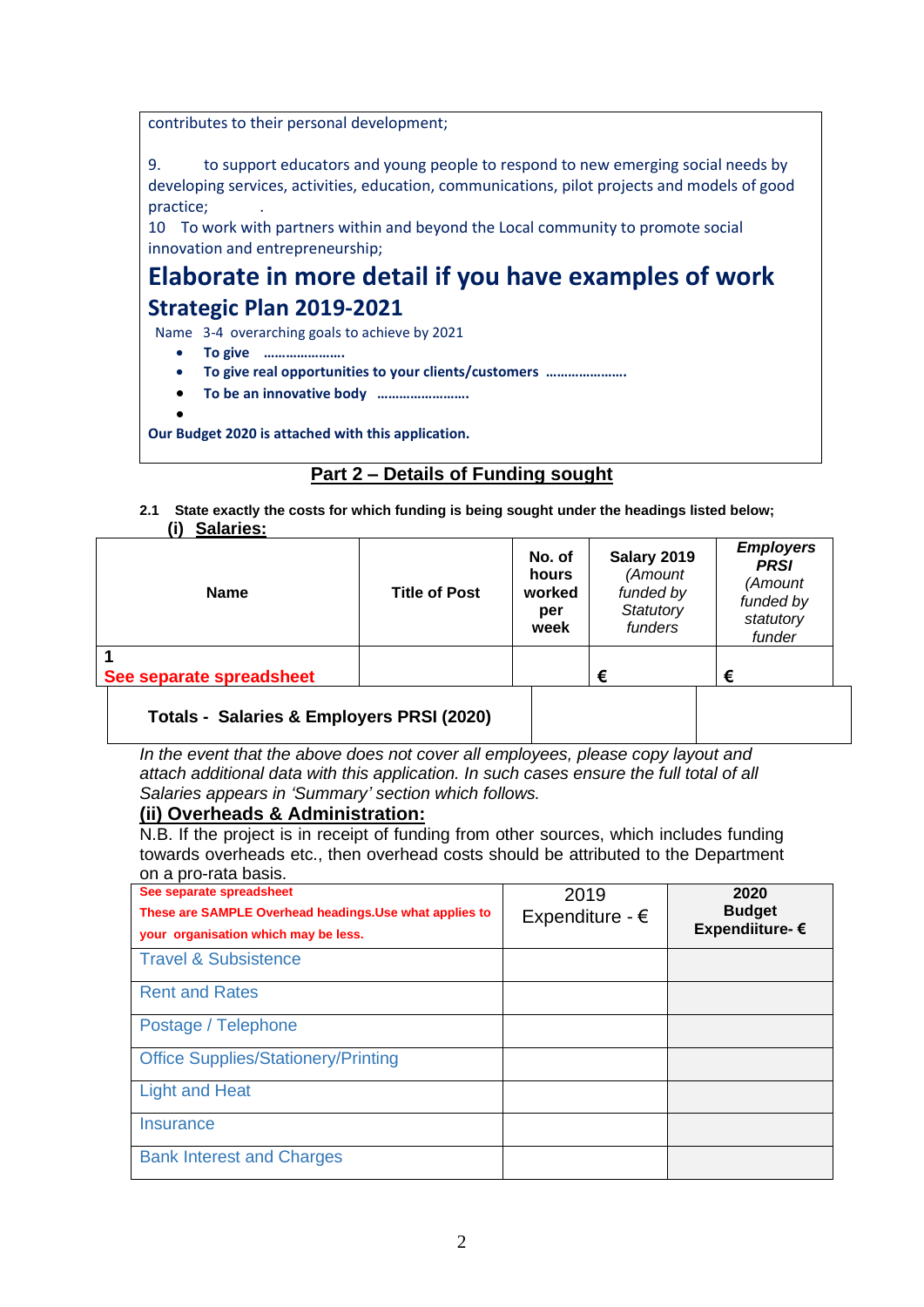| <b>Auditing, Accountancy &amp; Professional Fees</b> |   |   |
|------------------------------------------------------|---|---|
| <b>IT/Server Support &amp; Maintenance</b>           |   |   |
| <b>Marketing &amp; Promotion</b>                     |   |   |
| Projects / Activities / Events.                      |   |   |
| <b>Volunteer/Intern Expenses</b>                     |   |   |
| <b>Total Overheads and Administration</b>            | € | € |

| <b>Summary</b>                                   |                            |                       |
|--------------------------------------------------|----------------------------|-----------------------|
| See separate spreadsheet                         | 2019<br><b>Expenditure</b> | 2020<br><b>Budget</b> |
| (i) Total Salaries (inclusive of employers PRSI) |                            |                       |
| (ii) Total Overheads and Administration          |                            |                       |
| <b>Total Funding</b>                             | €                          | €                     |

**2.2 Provide a proposed profile of anticipated expenditure of funding. –**

| lanuarv<br>nuai | Februarv<br>cn | March | $\cdot$<br>April | May | June |
|-----------------|----------------|-------|------------------|-----|------|
|                 |                |       |                  |     |      |

**Total January to end June - €\_\_\_\_\_\_\_\_\_\_\_\_\_\_\_\_\_\_\_\_\_\_\_**

| July | Auaust | September | $\cap$ ctober | <b>November</b> | <b>December</b> |
|------|--------|-----------|---------------|-----------------|-----------------|
|      |        |           |               |                 |                 |

**Total July to end December - €\_\_\_\_\_\_\_\_\_\_\_\_\_\_\_\_\_\_\_\_\_\_\_**

#### **2.3 Provide job descriptions for all posts being funded by the Department.**

| <b>Title</b>                  | <b>Job Description:</b>                                                                  |
|-------------------------------|------------------------------------------------------------------------------------------|
| <b>CEO</b>                    | Manages company with direction from the Board and engages with<br>external stake holders |
| Administrator                 | Provide operational support to the Volunteers                                            |
| Finance &                     | Responsibility for partner stakeholders, reporting, accountability and                   |
| <b>Administration Manager</b> | management of financials, administration and resources                                   |

**2.4 Chief Executive Salary.** (Only requires completion if organisation has a CEO whose salary etc. is being funded either in part or in whole by the Exchequer/DRCD.)

| <b>CEO Name</b>             | See separate spreadsheet |
|-----------------------------|--------------------------|
| <b>Gross Pay</b>            |                          |
| <b>Employers PRSI</b>       |                          |
| <b>Pension Contribution</b> |                          |
| <b>BIK</b> (Itemised)       |                          |

# **2.5 Provide a summary of Statutory, EU or philanthropic funding that your organisation received or was awarded in 2019.**

| <b>Programme</b> (if applicable)<br>Amount |
|--------------------------------------------|
|--------------------------------------------|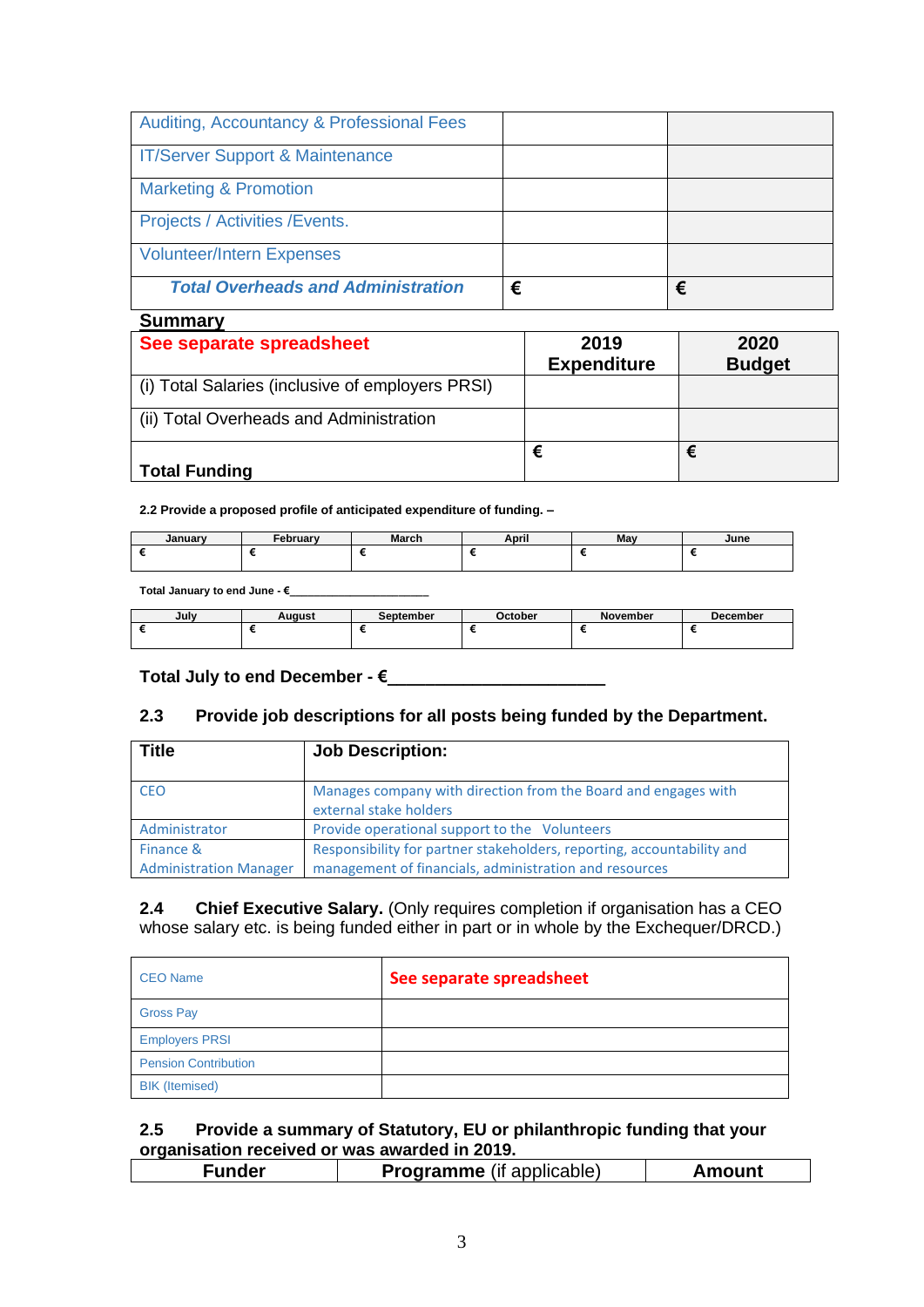|                                |               |     |   | <b>Awarded</b> |
|--------------------------------|---------------|-----|---|----------------|
|                                |               |     |   |                |
| <b>Total</b>                   |               |     |   |                |
| $\sim$ $\sim$<br>. .<br>$\sim$ | $\sim$ $\sim$ | . . | . | . .            |

**2.6 Provide a summary of other sources of Income applied for or expected in 2020** (excl. Scheme to Strengthen and Support Volunteering - DRCD)

| <b>Provider</b> | In respect of - | Amount |
|-----------------|-----------------|--------|
|                 |                 |        |

# **Part 3: Governance Arrangements**

#### **3.1 Provide details of the current governance arrangements of your organisation in relation to the following:**

a) Board composition and size, highlighting relevant skills and expertise of Board Members.**Board Composition**

There are … directors on the Board, a Chairperson, Treasurer and ..board members. The board has a good balance of diversity of skills and experience. There is an established ethos in the organisation to appoint or replace new board members with required skills.

**Skills and expertise of the board:**

# **Chairperson**

# **Treasurer**

b) Board structure and management committees e.g. provide details of any subcommittees or advisory boards and their purpose.

d) **Governance Codes or good governance standards.** Please state whether there are any that your organisation has adopted or is in the process of putting in place and when did/ will this process commence?

e) **Financial Management** pleases provide details of the specific procedures and controls in place within your organisation to ensure good financial management, including the management of reserves.

**f) Risk Management:** Highlight the Board's strategies to deal with any financial and operational risks that are relevant to your organisation e.g. provide details of any risk registers, risk management framework/strategy or other risk management tools that are implemented by the Board.

**Risk Management**.

- **3.2** Attach a copy of your organisation's Memorandum and Articles of Association/ Governing Document. This is non-applicable if you are currently in contract with the Department and have made no recent changes to your Governing Document.
- **3.3** A **Work Plan for 2020** should be forwarded to the Department with this pplication.
- **3.4** Audited Accounts for 2018 should be forwarded when available.

#### **Signed: \_\_\_\_\_\_\_\_\_\_\_\_\_\_\_\_\_\_\_\_\_\_\_\_\_\_\_\_\_\_\_\_\_\_\_\_\_\_\_\_\_\_\_\_\_\_\_\_\_\_\_\_**

(NOT block letters)

Date:  $\Box$